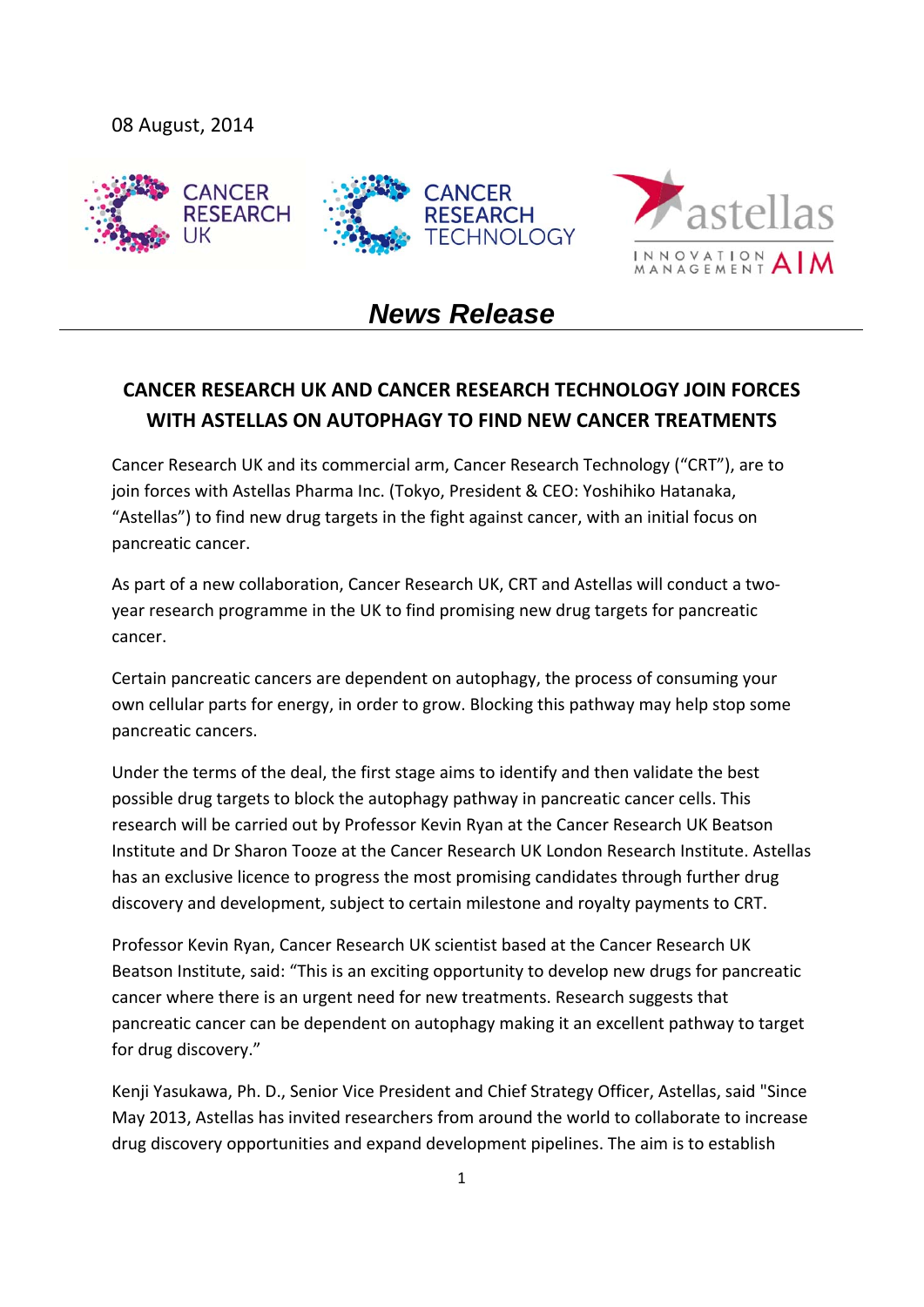links with overseas researchers who have ideas that possess a high level of novelty and creativity. This consortium with Cancer Research UK and CRT is one of the collaborations to be achieved through this global initiative."

New treatments are desperately needed for pancreatic cancer – one of the deadliest forms of cancer. Every year 8,800 people are diagnosed with the disease in the UK but survival rates remain very low, with only three per cent of people diagnosed with pancreatic cancer surviving their disease for five years or more after their diagnosis\*.

Dr Keith Blundy, Cancer Research Technology's chief executive officer, said: "In establishing this significant collaboration, the first of its kind between CRT and a Japanese pharmaceutical company, we're bringing together Cancer Research UK's world‐leading target validation expertise and Astellas' proven track record on drug development, which we hope will lead to new drugs for pancreatic cancer patients. We're excited to commence this collaboration and look forward to furthering our relationship with Astellas in the future."

## **ENDS**

For media enquiries for Cancer Research UK please contact Emma Rigby on 020 3469 8318, Ailsa Stevens on 020 3469 8309 or, out‐of‐hours, the duty press officer on 07050 264 059.

and

Corporate Communications, Astellas on +81‐3‐3244‐3201

## **Notes to Editors:**

\*http://www.cancerresearchuk.org/cancer‐info/cancerstats/survival/common‐cancers/

#### **About Astellas**

Astellas Pharma Inc., located in Tokyo, Japan, is a pharmaceutical company dedicated to improving the health of people around the world through the provision of innovative and reliable pharmaceuticals. Astellas has approximately 17,000 employees worldwide. The organisation is committed to becoming a global category leader in Urology, Immunology (including Transplantation) and Infectious diseases, Oncology, Neuroscience and Diabetes Mellitus (DM) Complications and Kidney diseases. For more information on Astellas Pharma Inc., please visit the company website at www.astellas.com/en.